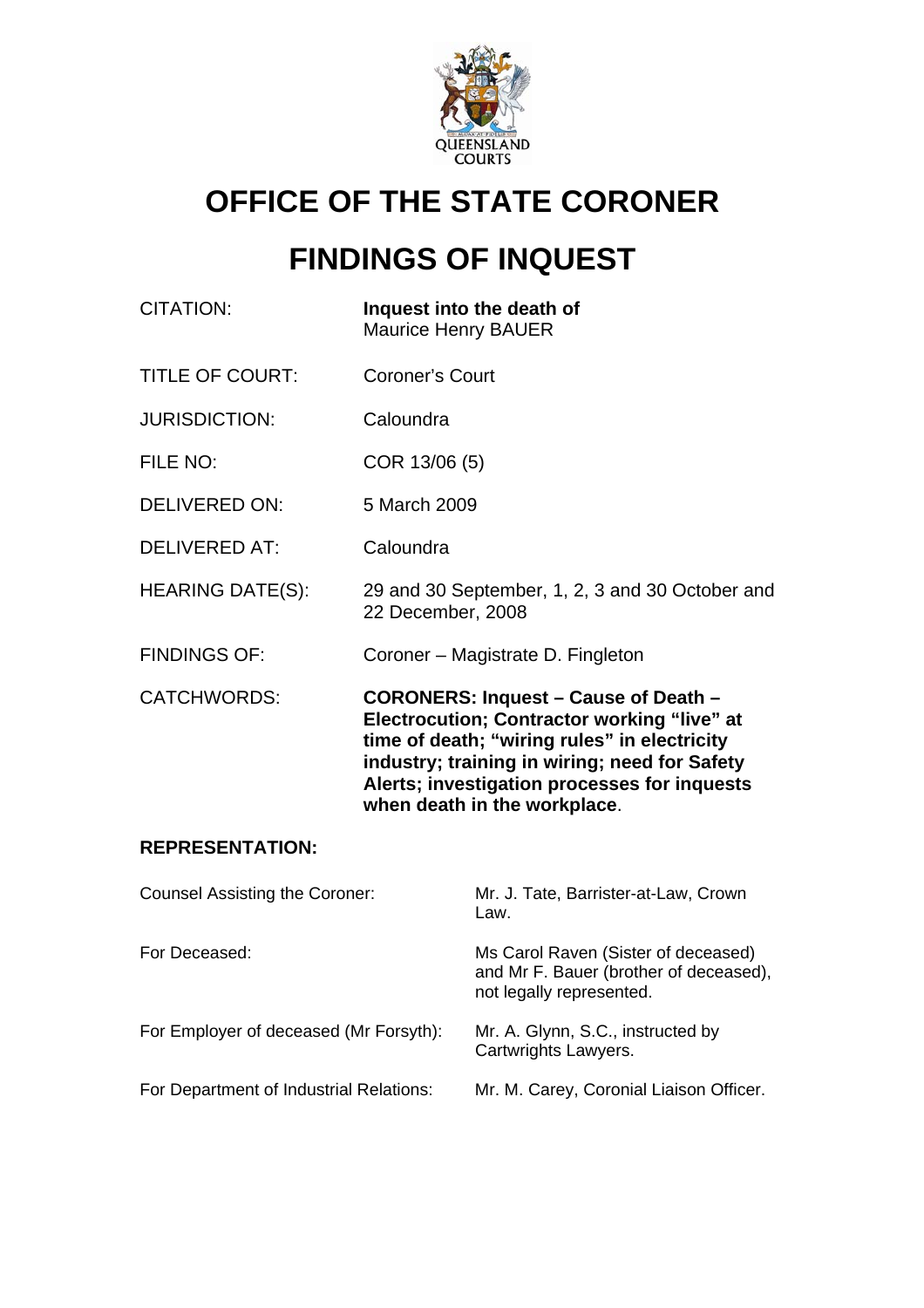## **CORONER'S FINDINGS AND DECISION**

These are my findings in relation to the death of Maurice Henry BAUER, aged 50, who died at 545 Maleny Kenilworth Road, Maleny, Queensland on 1 March, 2006 from a work injury. These findings seek to explain how the death occurred and consider whether any changes to policies or practices could reduce the likelihood of deaths occurring in similar circumstances in the future.

[1](#page-1-0). The *Coroners Act 2003<sup>1</sup>* provides that when an inquest is held into a death, the coroner's written findings must be given to the family of the person who died and to each of the persons or organisations granted leave to appear at the inquest. These findings will be distributed in accordance with the requirements of the Act and also placed on the website of the Office of the State Coroner.

## **The scope of the Coroner's inquiry and findings**

- 2. A coroner has jurisdiction to inquire into the cause and the circumstances of a reportable death. If possible he/she is required to find:
	- a) whether a death in fact happened;
	- b) the identity of the deceased;
	- c) when, where and how the death occurred; and
	- d) what caused the person to die.
- 3. There has been considerable litigation concerning the extent of a coroner's jurisdiction to inquire into the circumstances of a death. The authorities clearly establish that the scope of an inquest goes beyond merely establishing the medical cause of death.
- 4. An inquest is not a trial between opposing parties but an inquiry into the death. In a leading English case it was described in this way:- *"It is an inquisitorial process, a process of investigation quite unlike a criminal trial where the prosecutor accuses and the accused defends… The function of an inquest is to seek out and record as many of the facts concerning the death as the public interest requires.*"<sup>[2](#page-1-1)</sup>
- 5. The focus is on discovering what happened, not on ascribing guilt, attributing blame or apportioning liability. The purpose is to inform the family and the public of how the death occurred with a view to reducing the likelihood of similar deaths. As a result, the Act authorises a coroner to make preventative recommendations concerning public health or safety, the administration of justice or

2

 $\overline{a}$ <sup>1</sup> *Coroners Act* 2003, s45

<span id="page-1-1"></span><span id="page-1-0"></span><sup>2</sup> *R v South London Coroner; ex parte Thompson* (1982) 126 S.J. 625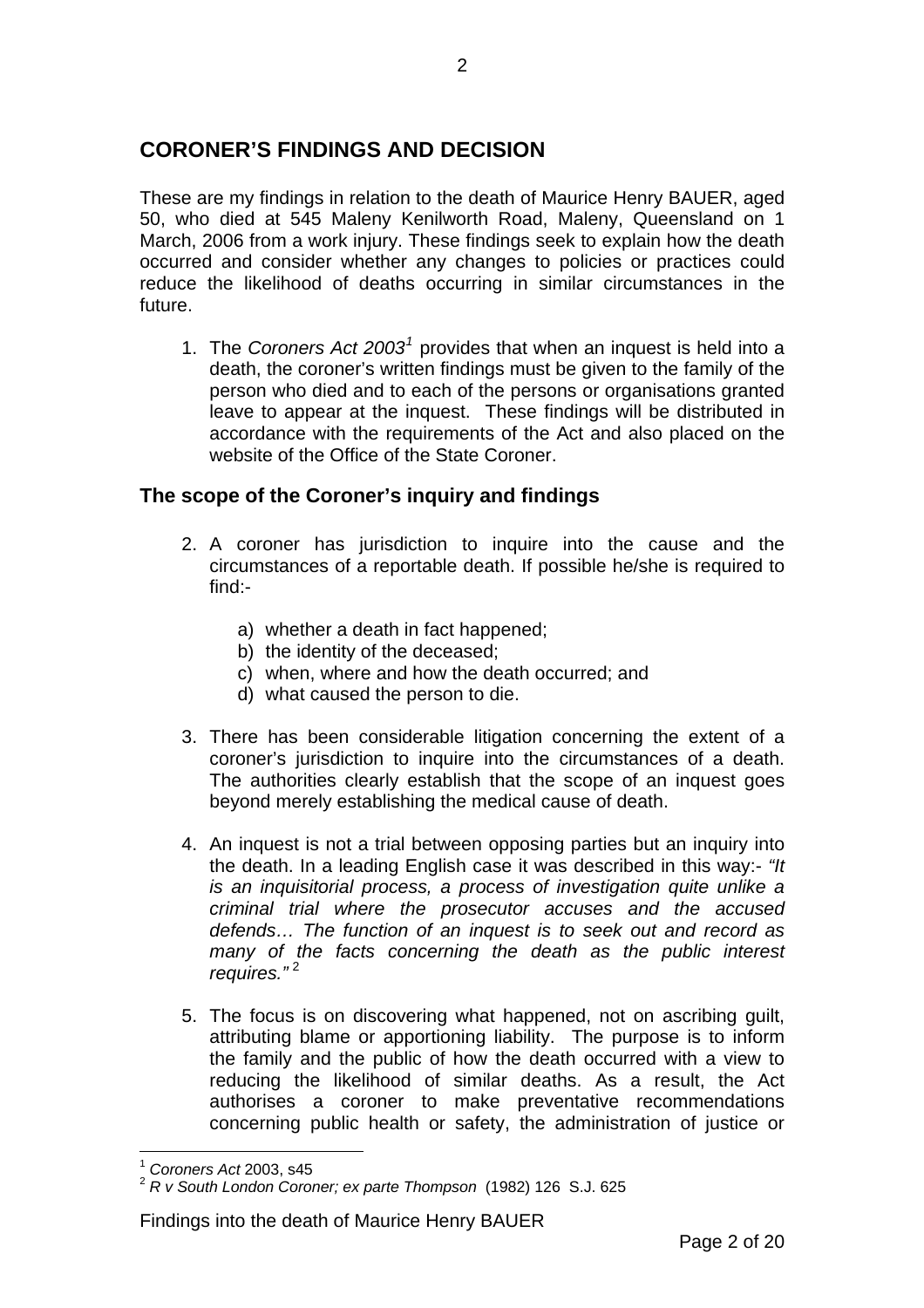ways to prevent deaths from happening in similar circumstances in future.<sup>[3](#page-2-0)</sup> However, a coroner must not include in the findings or any comments or recommendations, statements that a person is or may be guilty of an offence or is or may be civilly liable for something.<sup>[4](#page-2-1)</sup>

- 6 If, from information obtained while investigating a death, a coroner reasonably suspects a person has committed an indictable offence, the coroner must give the information to the director of public prosecutions.[5](#page-2-2)
- 7 If, from information obtained at an inquest or during the investigation, a coroner reasonably believes that the information may cause a disciplinary body for a person's profession or trade to inquire into or take steps in relation to the person's conduct, then the coroner may give that information to that body.<sup>[6](#page-2-3)</sup>

## **The Admissibility of Evidence and the Standard of Proof**

- 8. Proceedings in a coroner's court are not bound by the rules of evidence because the Act provides that the court "*may inform itself in*  any way it considers appropriate.<sup>"[7](#page-2-4)</sup> That does not mean that any and every piece of information however unreliable will be admitted into evidence and acted upon. However, it does give a coroner greater scope to receive information that may not be admissible in other proceedings and to have regard to its origin or source when determining what weight should be given to the information.
- 9. This flexibility has been explained as a consequence of an inquest being a fact-finding exercise rather than a means of apportioning guilt: an inquiry rather than a trial. $8$
- 10. A coroner should apply the civil standard of proof, namely the balance of probabilities but the approach referred to as the Briginshaw sliding scale is applicable.<sup>[9](#page-2-6)</sup> This means that the more significant the issue to be determined, the more serious an allegation or the more inherently unlikely an occurrence, the clearer and more persuasive the evidence needed for the trier of fact to be sufficiently satisfied that it has been proven to the civil standard.<sup>[10](#page-2-7)</sup>

 $\overline{a}$  $3$  s46

<span id="page-2-0"></span> $^4$  s45(5) and 46(3)

<span id="page-2-3"></span><span id="page-2-2"></span><span id="page-2-1"></span> $5$  s48(2)

 $6 \overline{\text{ }648(4)}$ 

 $^7$  s35

<span id="page-2-6"></span><span id="page-2-5"></span><span id="page-2-4"></span><sup>&</sup>lt;sup>8</sup> R v South London Coroner; ex parte Thompson per Lord Lane CJ, (1982) 126 S.J. 625<br>
<sup>9</sup> Anderson v Blashki [1993] 2 VR 89 at 96 per Gobbo J<br>
<sup>10</sup> Briginshaw v Briginshaw (1938) 60 CLR 336 at 361 per Sir Owen Dixon J

<span id="page-2-7"></span>

Findings into the death of Maurice Henry BAUER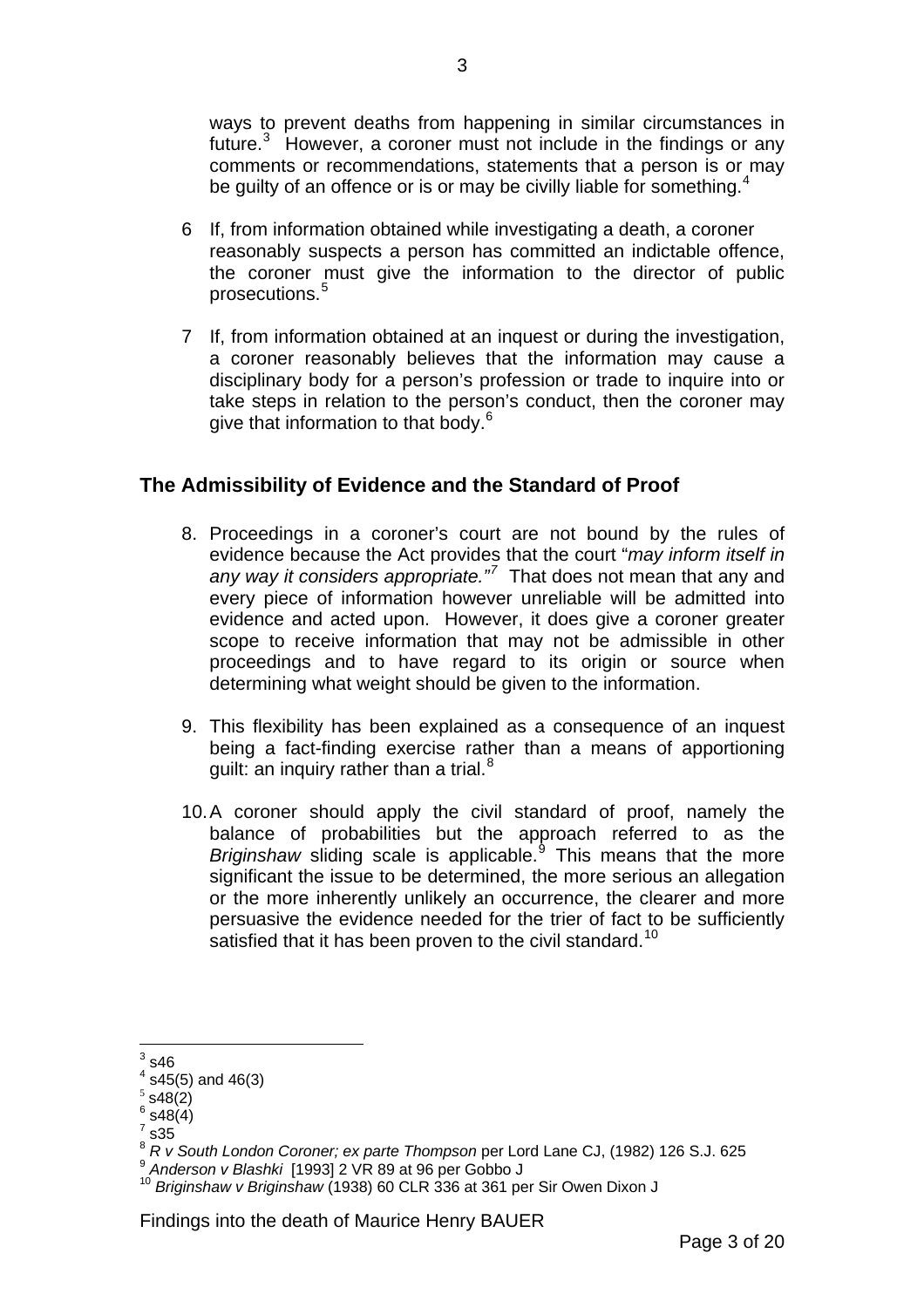11. It is also clear that a coroner is obliged to comply with the rules of natural justice and to act judicially.<sup>[11](#page-3-0)</sup> This means that no findings adverse to the interest of any party may be made without that party first being given a right to be heard in opposition to that finding. As *Annetts v McCann[12](#page-3-1)* makes clear that includes being given an opportunity to make submissions against findings that might be damaging to the reputation of any individual or organisation.

## **The Evidence**

- 12. All of the evidence presented during the course of the inquest (including the exhibits tendered) has been considered by me, even though no specific comment may be made upon some aspects of it. Reference will be made to relevant evidence in the matter. In detailing the evidence below on which I base my findings, I am heavily reliant on the report by Associate Professor David Birtwhistle, F.I.E. Aust., from the Queensland University of Technology School of Engineering Systems (Report ES0110).
- 13.The report was carried out for Workplace Health and Safety Queensland (WH&SQ), at the request of Mr Kevin Huey of WH&SQ. The Professor was advised of circumstances surrounding the incident in an email from Mr. Neil Caldwell, Senior Electrical Inspector with the Electrical Safety Office (ESO), which was based on his investigation at the site and witness statements from those present on the day of the death, as well as a visit to the site by the Professor on 13 March 2006 with ESO officers, as well as tests carried out at his QUT laboratory. Indeed, this part of the Evidence is best read in conjunction with that report and its appendices.
- 14.On 1 March, 2006, Mr Forsyth was under contract by the owners of the property at 545 Maleny-Kenilworth Road, Maleny to electrically wire the house under construction there. The house was connected to the main 415/420 volt electricity supply at the road by a three-phase, 35 square mm cross section, underground cable. Prior to the incident, a temporary supply was provided to the house for use during construction. During this period the cable was connected into a metal box temporarily located close to the house. The box contained a min switch and other circuit breakers which controlled the temporary supply to the house.
- 15.The workers at the site that day included Mr Forsyth, the deceased Maurice Bauer and Paul Blackmore, employed by Mr Forsyth as a

<span id="page-3-0"></span> $\overline{a}$ <sup>11</sup> Harmsworth v State Coroner [1989] VR 989 at 994 and see a useful discussion of the issue in Freckelton I., "Inquest Law" in *The inquest handbook*, Selby H., Federation Press, 1998 at 13

<span id="page-3-1"></span> $12^{12}$  (1990) 65 ALJR 167 at 168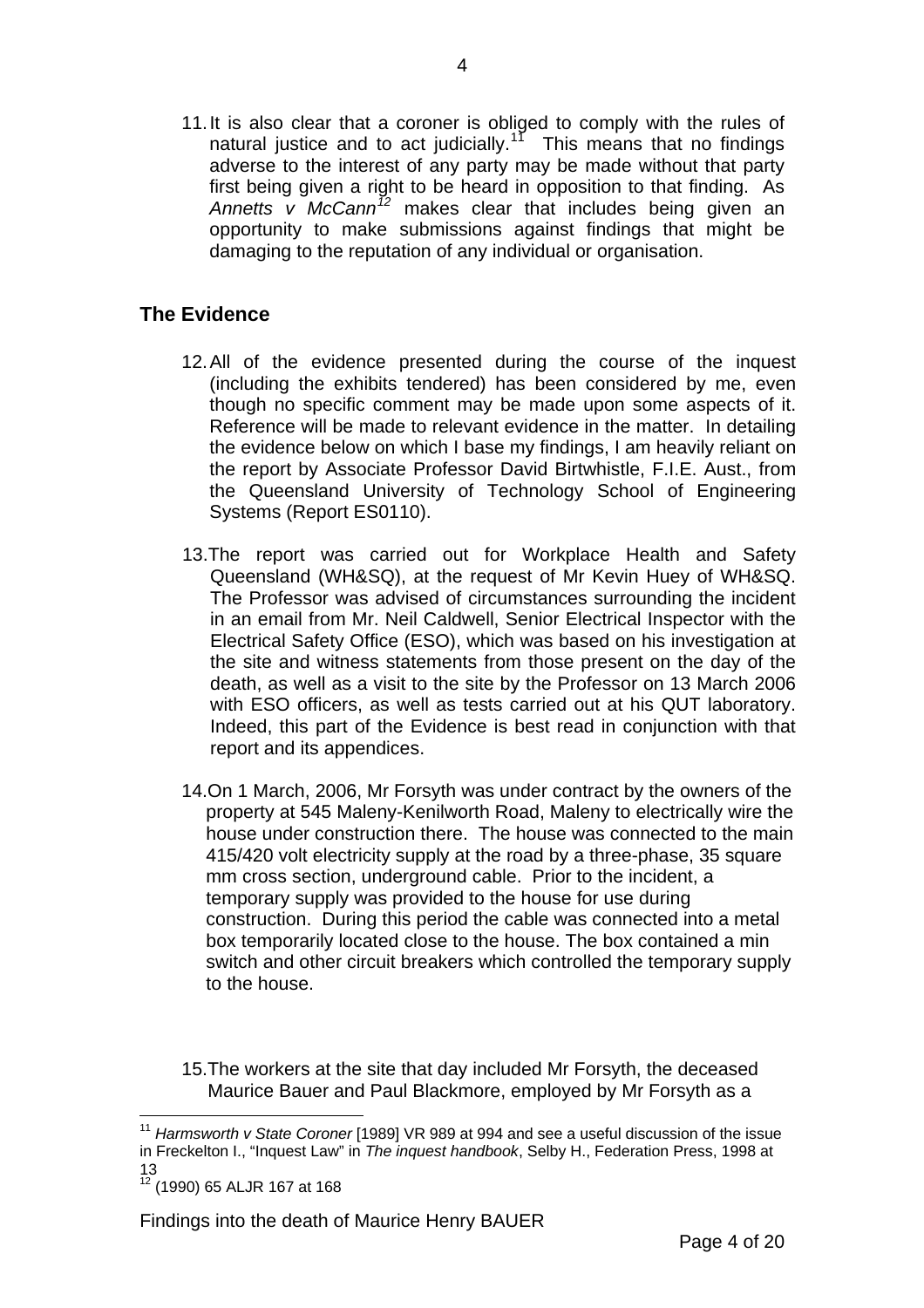trades assistant to the electricians on site.

- 16.The workers had met at approximately 7 am in the workshop of Mr Forsyth's business at Maleny. The equipment thought to be required for the day's work was spread over two vans. There was no discussion about a fuse extraction stick being required for the day's work, nor was particular care taken to ensure that one was part of the equipment placed on the two vans. A long extension ladder was part of the equipment on one or other of the two vans.
- 17. Mr Forsyth and his employees arrived at the property at Witta at approximately 8.30 am. The deceased, Mr Bauer immediately engaged in tasks away from the house for some period of time. Mr Forsyth and Mr Blackmore began work on the task of relocating the switch box to a permanent position on a wall of the house, in fact to the side of the garage wall. At no time before undertaking this task, did Mr Forsyth himself, or did he instruct anyone else to, go to the Energex pole to remove the fuse connecting the electrical supply to the house, either by way of an extractor or by climbing up a ladder and removing it.
- 18. Mr Forsyth made the decision to work "live", despite there being no requirement for the work to be performed live. The *Electrical Safety Regulations* outline certain specific circumstances where live work could be required. Neither Mr Forsyth nor anyone in his employ, prepared a risk assessment of the performance of the live work. Other requirements of the Regulations were also neglected.
- 19. This task of relocating the switch box, required the withdrawal of the mains supply from the box. The live conductors at the ends of the cables, exposed during that operation, were temporarily insulated with plastic insulating tape by Mr Forsyth. Both Mr Forsyth and Mr Blackmore were wearing insulated gloves while doing this work. The box was relocated to the wall of the garage and the insulated live ends of supply cables were fed into the box where the cables were secured by a saddle.
- 20. Mr Forsyth did not consider deferring the work until such time as he could turn off the power supply to the house under construction but went ahead, working "live". He gave no warnings to any of the workers that he was working "live", except to tell Paul Blackmore to be careful of the wires – he would handle them.
- 21. While the box was moved the cables were placed on plastic on the ground to protect them. By that time, the weather had changed and it was rainy and windy and cold. The gas bottle that was near that part of the worksite to enable conduit to be bent into position then malfunctioned. Maurice Bauer was called to assist and some discussion was had about the use of another gas bottle, so that the bending of the cabling could continue. Mr Bauer had come from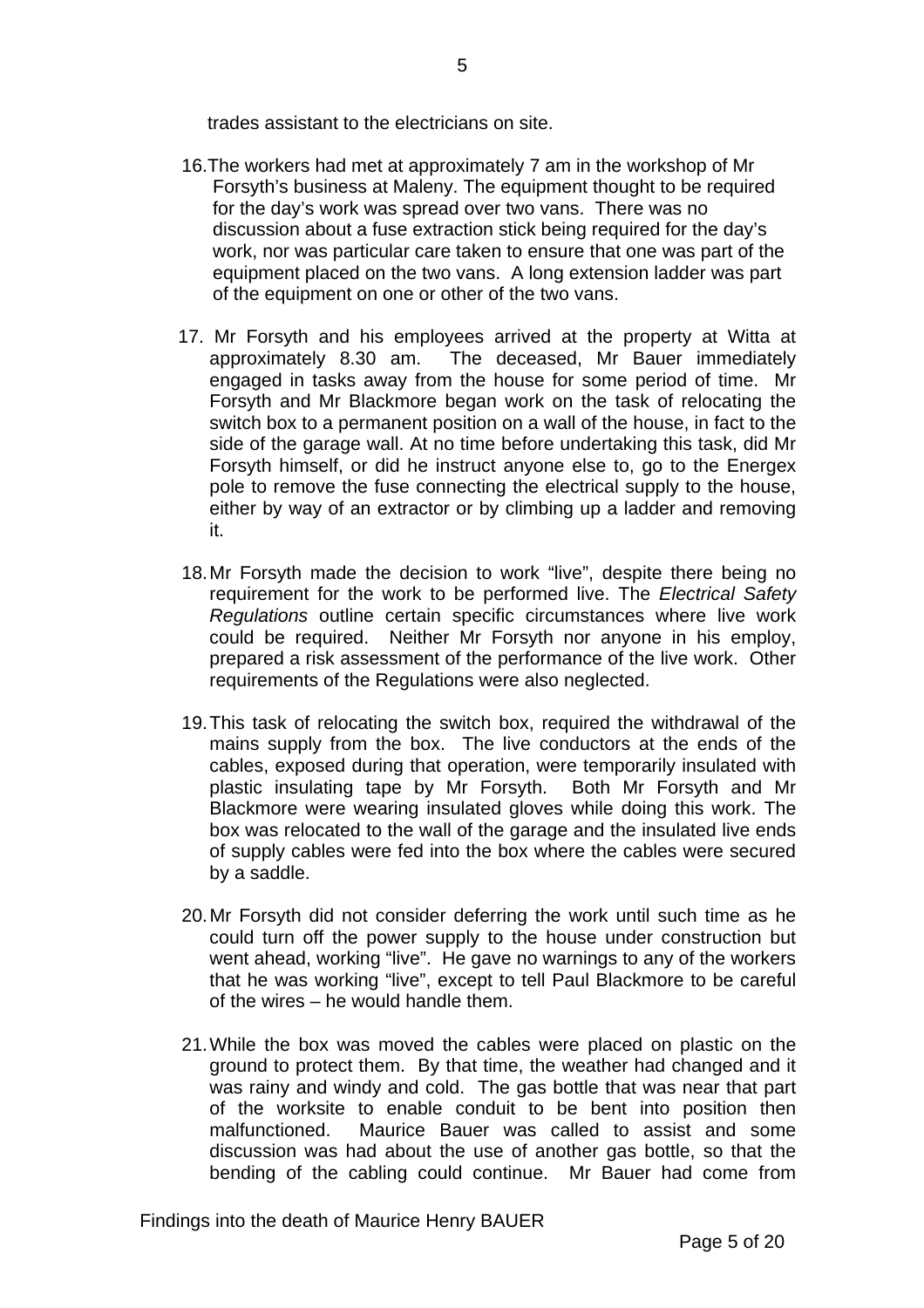another part of the property where he had been working, for this conversation.

- 22. By then, the cabling had been put into the box and secured to the back of the box with a zip tie. The box was closed. It was decided that, because of the inclement weather, the workers would take their morning tea break at a time earlier than their usual time of 10 am or so. The discussion at morning tea was that there would be no attempt to complete the moving of the switchboard box, as the weather was so bad and that other work would be undertaken instead. No mention was made by Mr Forsyth at morning tea that the live wires were insulated and sitting in the switchboard box.
- 23. After morning tea, Mr Bauer was working under the house on the task of feeding wiring for the kitchen located above where he was working, through to the trade's assistant, Mr. Blackmore. Mr Bauer asked Paul to fetch a component. As Paul was walking through a sliding glass door into the garage, he felt an electric shock. He called out to Bruce who wasn't far away that he had felt a tingle and Bruce then yelled out – "We may have leakage. Everybody stay away form anything metal." Meanwhile, Bruce ran to the switchboard box with the purpose of pulling the mains cable from the box.
- 24. Bruce and Paul passed each other as Paul went to warn Maurie and Bruce went towards the meter box. Both Paul and the builder Brett, also on site, called out to warn Maurie but there was no response. When Paul jumped onto the ground and looked under the house, he saw the inert body of Mr Bauer, slumped over a pipe that was underneath the house. This occurred at about the same time as Mr Forsyth was pulling the mains cable from the switchboard box.
- 25. Paul told the builder to call an ambulance. Without any concern for his own safety, Paul crawled to where Maurie was and grabbed him by the cuff of his pants and pulled him away from the waterlogged carpet on which he was slumped. Paul noticed that there was a metal beam near where Maurie was slumped. CPR was tried by Paul but was unsuccessful. Paul Blackmore observed marks on Mr Bauer's face at the time.
- 26. By the time the ambulance arrived Mr Bauer was already dead and beyond any assistance that could be provided to him by ambulance officers. Mr Forsyth was by now distraught and consumed by grief.

#### **The Investigation**

27. An inspection by Mr Caldwell from ESO on that day, found that the main three-phase cable had three 35 sq. mm. active conductors and one 25 sq. mm neutral conductor. Connected to each of these cables was a 10 sq. mm. cable, the smaller size of which enabled the mains cable to be electrically connected to the supply meters.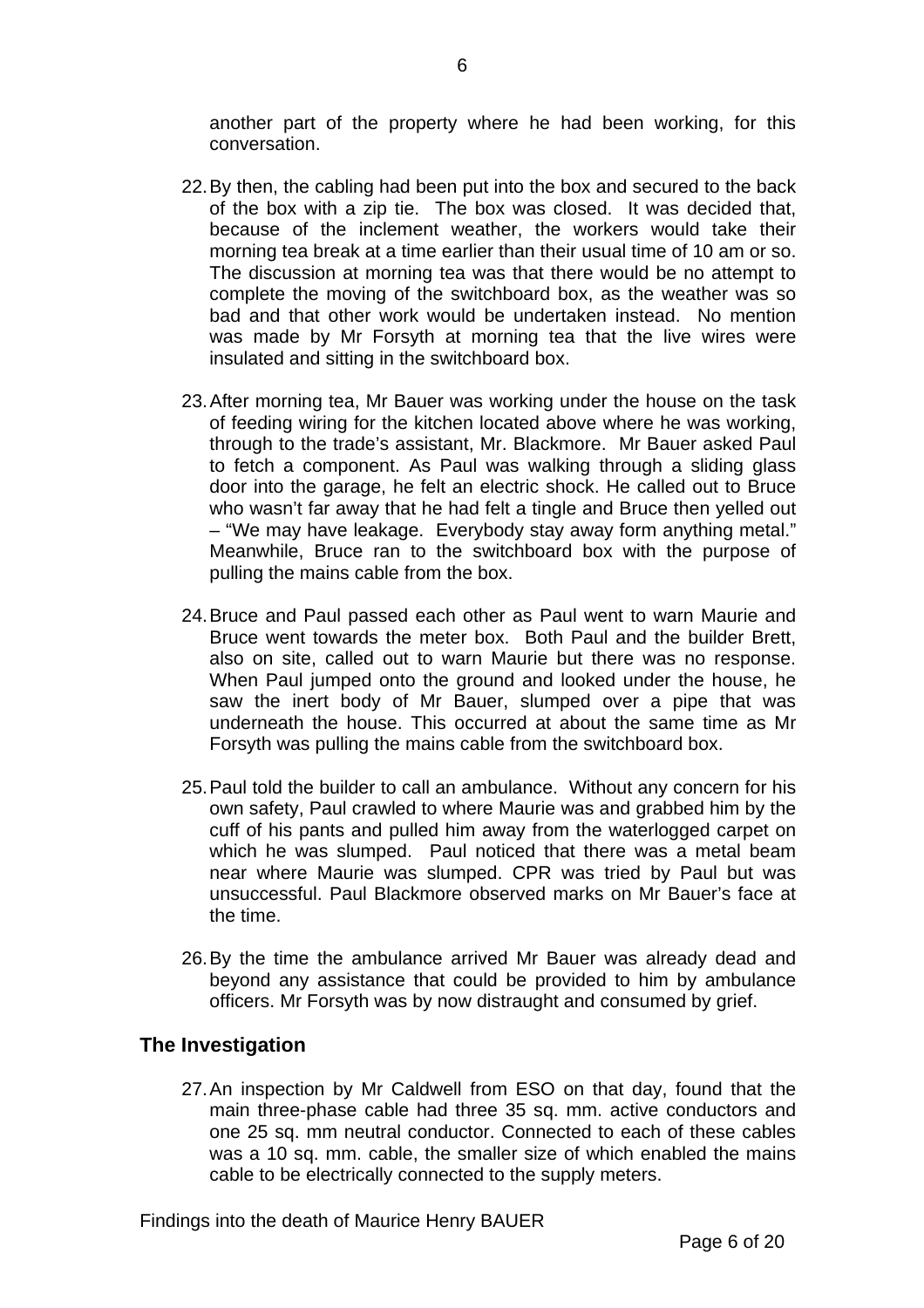- 28. It was observed that one conductor had a burn mark and exposed copper could be seen through (presumably a hole in) the insulation tape. There also appeared to be an arc mark on the switchboard box. Mr Caldwell found that the earth electrode that is normally installed at the house had not been installed although there was a (rod) electrode on the garage floor. He also found that no main earth connection was installed and the neutral conductor was not terminated (connected to the box).
- 29. The house a one level house was on ground level at the front, sloping downwards at the rear, the rear parts of the house being supported by a number of metal posts. The house had a wood frame but had metal wall cladding which was connected to a steel roof and support brackets. Steel roofing was also observed to join the four sections of the building. Steel bearer supports (beams) of the timber deck were in contact with the building cladding.
- 30. The position of the main switchboard was on the external wall of the garage as can be seen on the left of Figure 1 of the Professor's report. Figures  $2 - 5$  of the Report depict the number of cables emanating from plastic conduits in the ground, probably cables to supply various loads on the site that were either previously connected to the temporary switchboard or which were still to be connected to the main switchboard; views of various sections of the house and the site of the accident (Fig. 5).
- 31. Figure 5 shows a large wooden beam supported by a number of posts set in concrete in the ground. Lighter-coloured wooden joists are supported by a metal beam at the right side of this Figure. Metal brackets on the beam support the joists: these brackets are also in contact with metal supports for plastic pipes that can also be seen in Figure 5.
- 32. Figure 6 shows the interior of the switchboard on the day following the accident. In the larger coils which can be seen are the three active (red) 35 sq. mm. ones and there is one neutral (black) 25 sq. mm. cable from the underground supply cable. There are also short lengths of insulated cables connected to each of the red supply cables – these smaller cables are needed because the larger-size cables will not fit into the meter terminals. White insulating tape can be seen to be wound over each of the joints between the larger and smaller cables.
- 33. Figure 7 attached to the report, shows the unconnected ends of the 10 sq. mm. cables, insulated with red tape. The hole in the red insulating tape on one cable (considered to be caused by arcing) is also visible. Figure 8 shows a mark on the rear internal wall of the switchboard box that could show the site of the electric arcing. The mark occurs on the top edge of a lip on the lower horizontal panel of the box that is bent over at right angles and onto which the vertical panel is spot welded.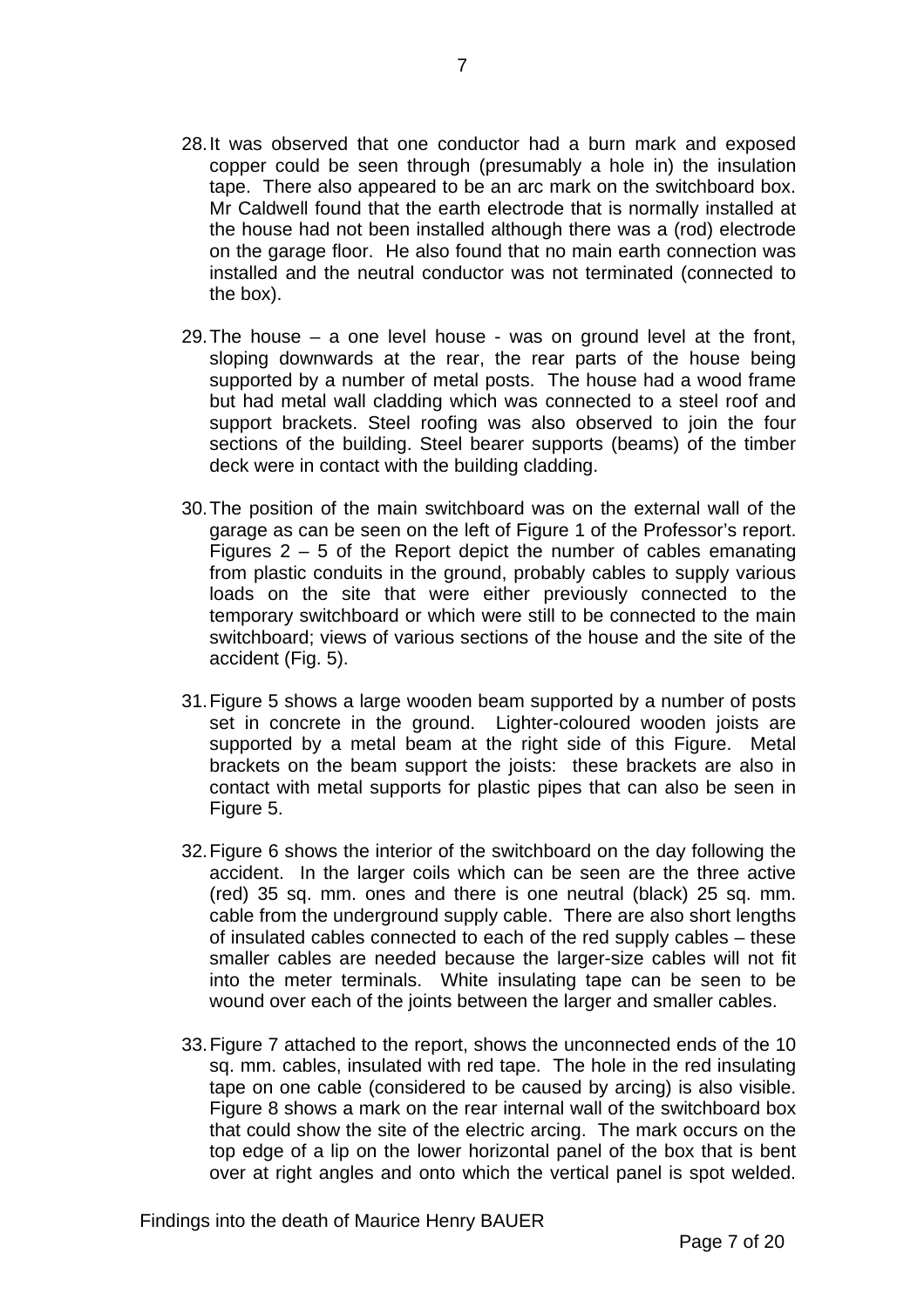Figure 9 shows other items of electrical equipment found in the garage, including the earth rod with connecting cable in conduit – possibly there for replacement later. The meter board was not connected.

- 34. The electricity supply to the house was obtained from an Energex lowvoltage overhead line situated along the western side of the Kenilworth-Maleny Road. The 25 kVA, 11000 Volt to 415 Volt supply transformer is shown in Figure 10 of the Professor's report. Technical aspects of the electricity connection are detailed I para "3.3 Electricity Supply". The mains cable is connected to a number of wood poles along the route of the main road. At a pole close to the power transformer a three-phase overhead line which supplies number 545 is teed off the main cable. The house supply cable is protected by fuses mounted in a three-phase assembly. (Figure 11). At an adjacent pole, the overhead cable to the house is connected to a cable termination from which a three-phase underground cable connects the supply to the house.
- 35. Figure 12 is a schematic diagram of possible components of an electrical circuit between the supply transformer and the house at the time of the accident. It shows that the supply neutral does not make contact with the metal box. Active cables are connected via two fuses. A rod earth electrode should have been connected from the metal switchboard box to the ground but was NOT connected on the day. The approximate point where the rod should have been connected is indicated in Figure 12 (Note D).
- 36. The sheet metal cladding of the house is connected to the switchboard box and also connects through various support poles to the ground: the electrical resistance from the sheet cladding to the general mass of ground is represented by a resistor equivalent circuit (Note E). The neutral of the electrical supply was connected to ground at the supply transformer and at a number of points along the length of the mains cable: this is indicated by a resistance to the general mass of ground (see Note F).
- 37. Also on 13 March, 2006, a number of tests were made by officers of the ESO (including Mr Caldwell) to determine characteristics of the electrical supply, the nature of electrical connections between conductive parts of the house structure and electrical resistance to ground from the conductive parts of the building. Results of those tests and measurements are contained in tables which form part of the Professor's report. Further tests were carried out by the Professor at QUT on 7 June 2006 to investigate whether there was evidence that arcing may have occurred between a live conductor and the case of the metal switchboard box from the house at Witta. Those tests are reported in detail in Appendix 2 of the report.
- 38. These tests showed that: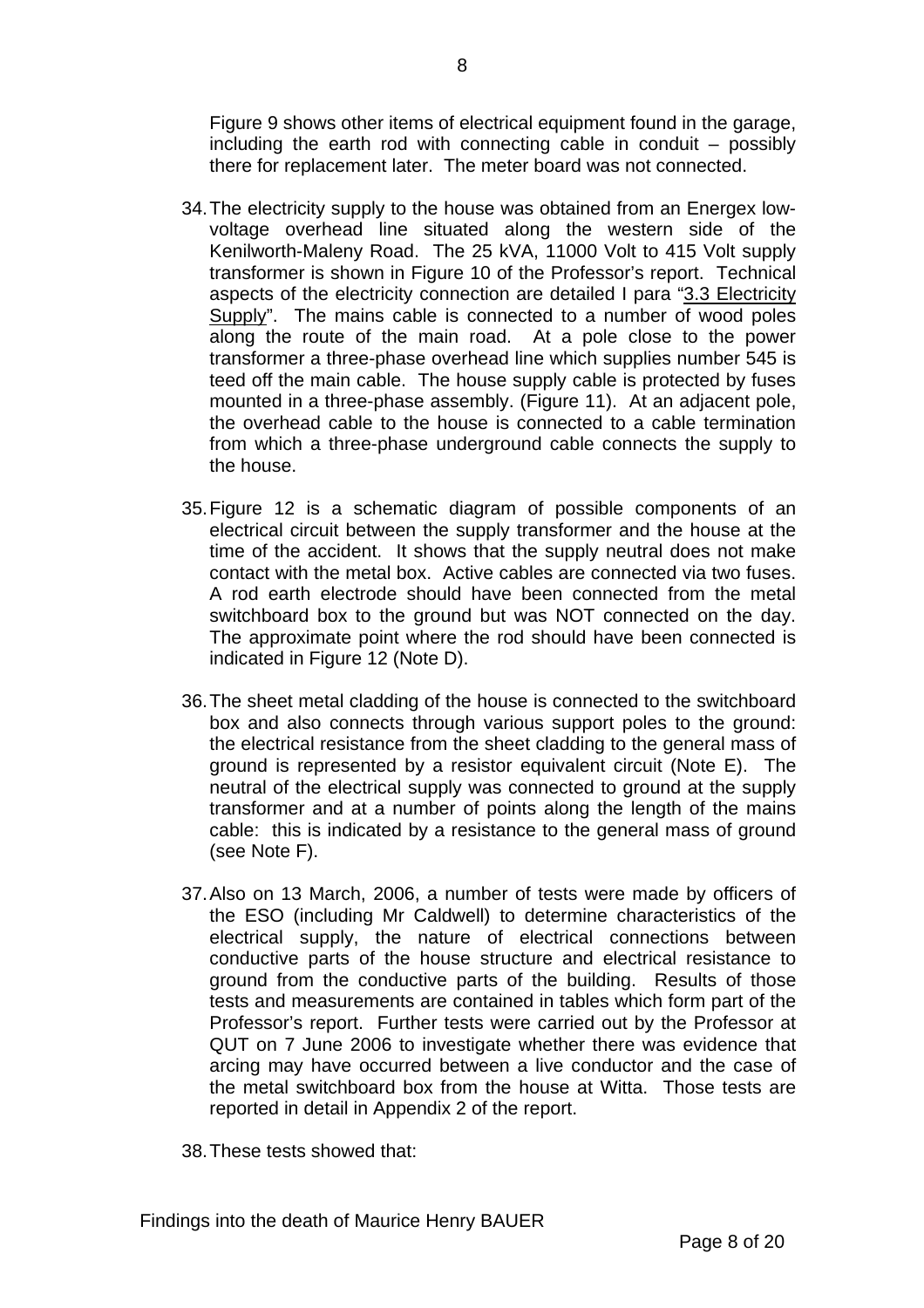(a) the copper strands of the 10 sq. mm. cable had clearly penetrated the insulating tape at the point identified in Figure 7.

(b) there was evidence of pyrolysis (burning) of the tape in the vicinity of the puncture which would indicate temperatures close to the puncture of several hundred degrees Celsius.

(c) a mark was found at the rear of the switchboard box (close to the mark observed in Figure 8) that, under microscopic examination (Figure A.2.5), was found to have very similar characteristics to an arc mark (Figure S.2.7) produced under controlled conditions by a 10 amp arc at QUT on another part of the switchboard box where there was a metal lip similar to the one that can be seen in Figure 8.

39. The investigating team undertook further tests at the house on 23 June 2006, to establish the variation of possible fault potentials between the exposed conductive parts of the house structure and the surface of the soil in the vicinity of the accident. This was to ensure that as accurate an estimate as possible could be made of possible fault potentials that might have been experienced by the victim. Tests were also made to measure the electrical resistance between the metal frame of the house and the soil surface. Details of the tests are described in detail in Appendix 3. The indication was that at least 90% of the potential between the house metal frame and the general mass of ground would occur between the metal frame and the surface of the ground in the vicinity of the accident.

## **Conclusions**

- 40. There was clear evidence that the copper conductors had punctured the taped end of the 10 sq. mm. cables in the switchboard box and that there was arcing between the cable and the region of the metal box where an apparent arc mark was observed. This was possibly caused by the door of the box blowing shut against the cables, due to the inclement weather. Puncture of the tape and subsequent arcing indicate that the box of the switchboard had become electrically connected to the active conductor.
- 41. This connection of the "live" active conductor of the supply to the metal switchboard box meant that all metal parts of the house structure that were in electrical contact with the box would have been at a potential of about 240 volts (+-6%) with respect to the multiple-earthed neutral of the supply network. Items that would have risen to about 240 volts included:
	- garage sliding door frame
	- garage external cladding
	- north pavilion cladding
	- main building cladding
	- C section beam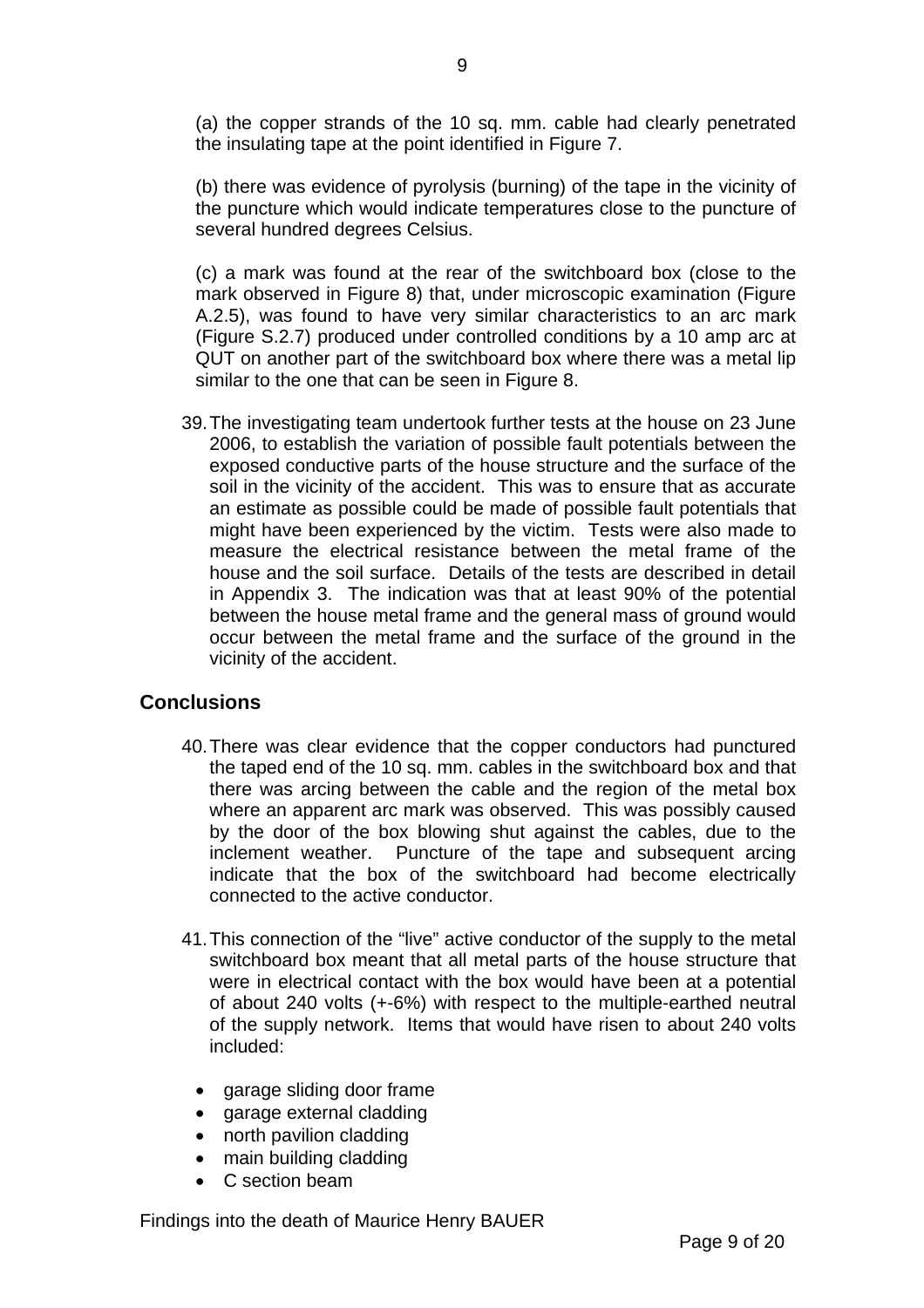- main roof sheeting.
- 42. The fact that the garage sliding door had become live was the reason that Paul Blackmore had experienced a shock when he stepped onto the concrete floor inside the garage. The metal beam under the house is in places close to the site of the incident. Metal straps supporting plastic pipes were connected to the metal beam and these became "live" as would all metal brackets supporting the beam. A current of not more than about 12.5 amps flowed from the supply into the ground at the house via a number of supporting posts set in concrete in the ground.
- 43. In relation to the electrical shock experienced by the victim, Maurice Bauer, it was estimated by Professor Birtwhistle to have been approximately 204 volts or at least 200 volts for a 240 volt supply. Once the insulation tape had been pierced on the end of the active cable in the switchboard box about 200 volts would be present between the metal beam and the ground surface below it. Anyone in the area who touched the beam and was in contact with the ground could have received an electric shock that may have continued for a considerable time. For most people such a shock would be fatal.
- 44. It is standard practice in the electrical industry that the task would be carried out with the main electrical supply turned off. This would normally be achieved by cutting off the electrical supply to the house through the electricity pole at the entrance to the property by the use of a fuse extraction stick, on the end of a pole (an implement measuring up to 8 metres), which allows a worker to disconnect the electrical supply from the ground. Alternatively, a worker can use an extension ladder to climb up to the fuse and extract it in that way. As stated, no effort was made to have anyone climb up an extension ladder to disconnect the power source. (See Exhibits showing photos of the relevant pole; Part of Caldwell's Report). – see below.
- 45. As previously stated, Mr Forsyth did not have a fuse extraction stick with him on his truck that day and did not ask any of his workers to climb up the pole to turn off the power supply. This meant that when he began work on the removal and relocation of the switch box, he was working "live", a term in the electrical industry, which means that the mains' connection has not been turned off.
- 46. The effect of a house or other construction becoming "live" means that an electrical current runs through it and can cause a lethal electrical shock to persons coming into contact with such a building. Mr Forsyth had tied off the live wires within the box with insulating tape, which he assumed would make them safe and secure and that the electrical supply would not extend beyond the switch box.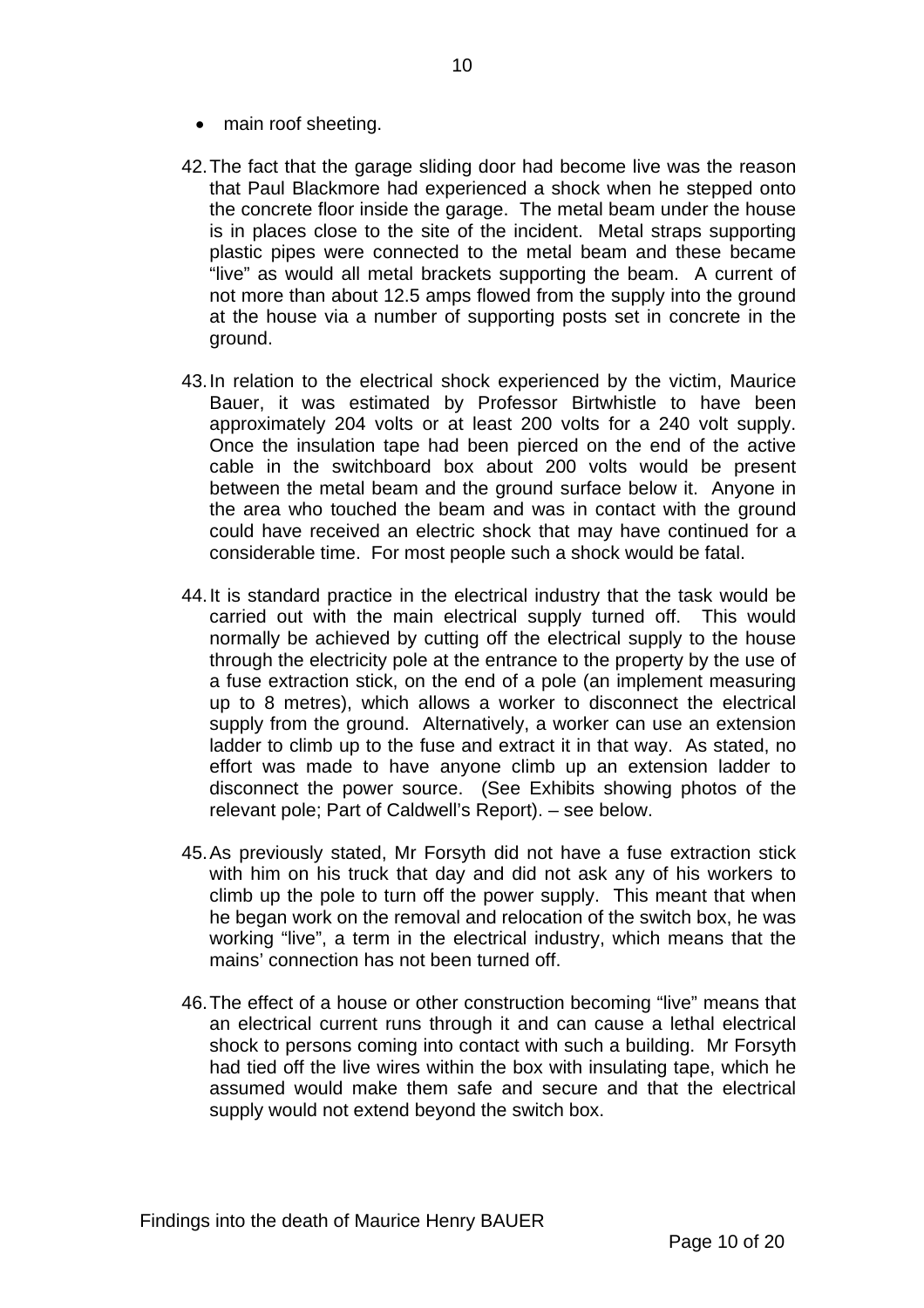#### **The dangers of "working live":**

- 47. The *Electrical Safety Act 2002* ("the Act") and the subordinate *Electrical Safety Regulation 2002* were introduced by government after a complete review of electrical safety following a number of deaths by electrocution which occurred in the late 1990's. The new legislation established the statutory office of Commissioner for Electrical Safety and an Electrical Safety Board and committees.
- 48. The new legislation introduced the concept of imposing electrical safety obligations on persons in the model of contemporary Workplace Health and Safety legislation. The Act has as its purpose:

*"to establish a legislative framework for:* 

 *preventing persons from being killed or injured by electricity; and preventing property from being destroyed or damaged by electricity."*

- 49. The introduction of the legislation saw significant changes in the requirements on licensed electrical contractors and workers in particular dealing with the practice of performing electrical work on energised installations, or live work. New regulations dealing specifically with the requirements for live work were simultaneously introduced with the primary legislation. These were aimed at changing the culture in the industry from one where live work was routinely undertaken to one where it is only practised when there is no safe alternative and only then in the presence of strict risk controls and in accordance with mandated wiring standards.
- 50. For instance, Reg.11 of the "Electrical Safety Regulations", states that –

"(1) an employer or self-employed person must ensure that, unless the circumstances required under this division for the performance of live work apply, live work is not performed.

(2)Without limiting what the employer or self-employed person must do to ensure compliance with subsection (1), the employer or selfemployed person must ensure that –

(a) each exposed part is treated as if it is energised until it is isolated and proved not to be energised."

Reg.12 of the Regulations sets out the "Requirements for performance of live work" and gives examples of circumstances where it would not be practicable to perform the electrical work other than by live work, e.g., in the interests of public safety or if a supply of electricity is necessary for the proper performance of the electrical work; or there is no reasonable alternative to performing the electrical work by live work, e.g., to avoid widespread outages.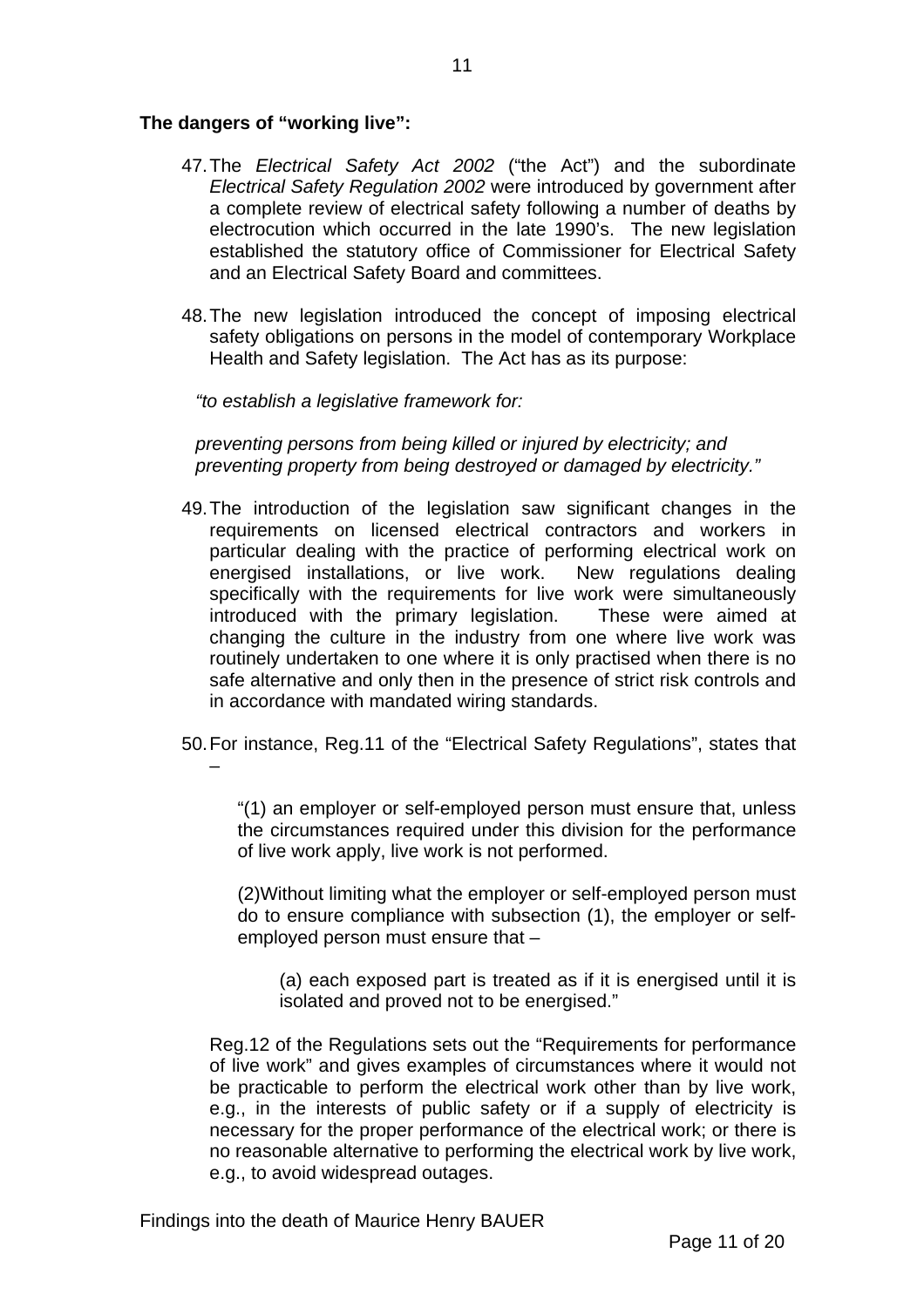Reg. 12 also states that the employer must prepare a risk assessment of the performance of the live work as well as perform the electrical work in accordance with a safe system of work. Various other requirements are set out in Reg. 12.

Reg. 66 states that "A licensed electrical worker who performs electrical work on an electrical installation must ensure that the electrical installation, to the extent it is affected by the electrical work, is in accordance with the wiring rules".

An example of recent changes to the Wiring Rules was tendered to the Inquest in Exh. No. 53.

- 51. In support of the new legislative framework, the ESO undertook extensive information and education activities. Each of these activities focused on the new live work regulations as integral to the changes for electrical workers. In the period July to December 2002, the ESO with the cooperation of the Electrical and Communications Association and the Electrical Trades Union undertook an extensive seminar program. A total of 10,200 people attended some 96 seminars at 43 locations in Brisbane and across regional Queensland.
- 52. Since that time, the ESO has maintained significant information and education activities with annual seminars which are promoted through industry stakeholder magazines and publications distributed to members. A component of all such seminars addresses the "live work" provisions of the legislation. These events have been held across all regions of Queensland and are well attended.
- 53. In the five years from 2003 to 2008 following the initial education program, over one hundred seminars have been facilitated by ESO for electrical workers and contractors, in addition to and participation in trade and industry shows and events including the extensive distribution of "live Work" brochures detailing legislative requirements. Extensive contributions to industry magazines and television and newspaper advertising have also been regularly utilised.
- 54. Most recently, from January to July 2008, the ESO again in cooperation with electricity industry employer and union organisations, delivered an extensive round of seminars to explain changes to wiring rules (Australian Standard 3000/2007). In addition to information and awareness activities, ESO inspectors also undertake field audits of electrical contractors. These include a comprehensive review of systems of work for compliance with legislative requirements including risk assessment and "live work" requirements. A comprehensive Contractor *Self-Audit* package has been recently introduced to provide internet based online assistance to contractors in meeting their obligations.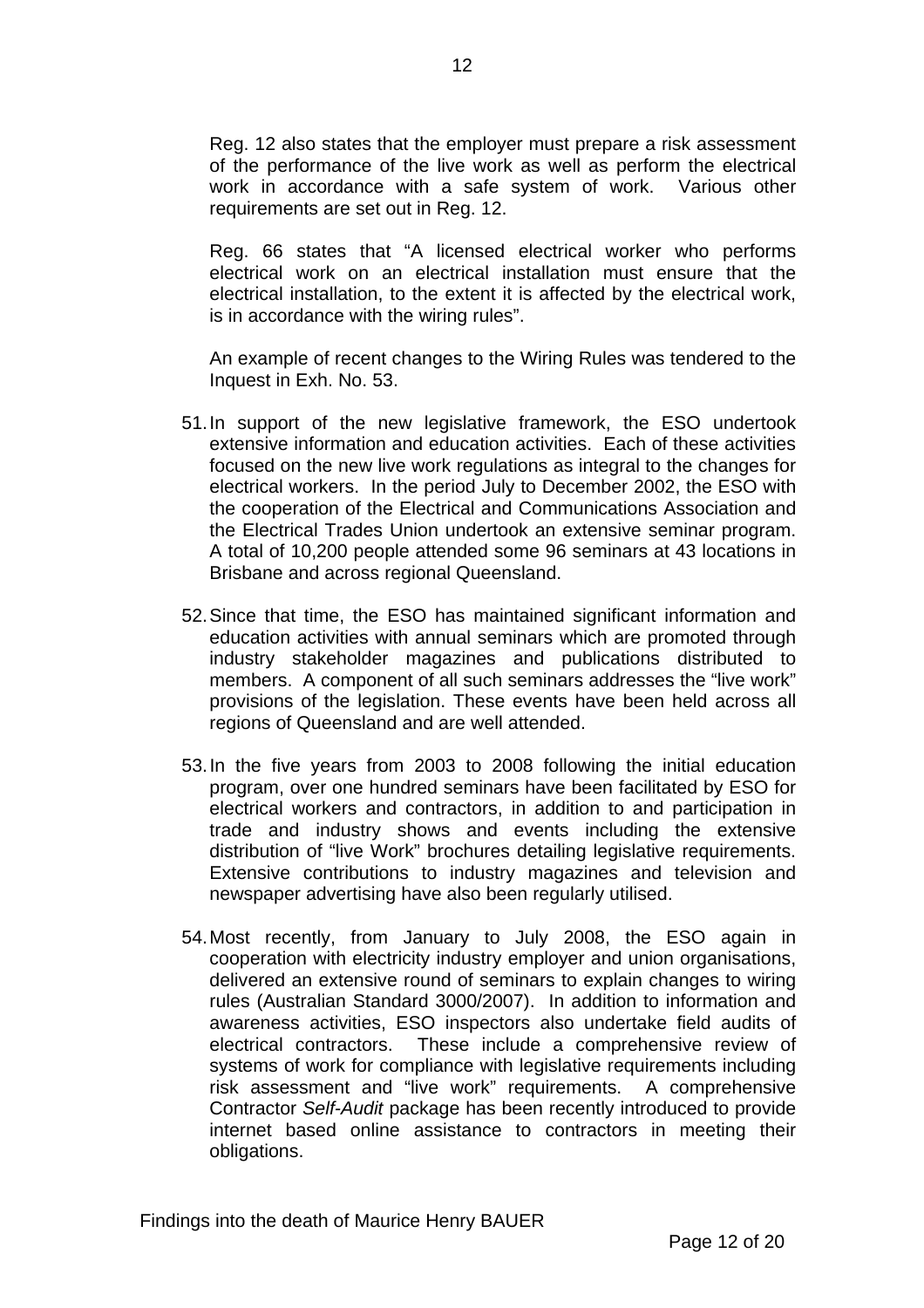55. Based on the above information (provided by WHS&Q), it can be concluded that Mr Forsyth knew or should have known the dangers of working live.

13

### **Expert evidence**

- 56. Mr. Neil Caldwell, an Electrical Safety Inspector with the Electricity Safety Office, investigated the incident and, as a result the inquest was provided with evidence of what was observed on the day of Mr Bauer's death at the site. Subsequent to that, he carried out a number of tests through the use of testing equipment and he recorded the results of those tests, which were provided to the court. (See Exh No. 6 – ESO Report (undated bur supplied to the Court on 18 September 2008 by Mr Carey, CLO).
- 57. Further evidence by way of relevant photographs and statements were also produced and tendered as evidence. The main switchboard and consumer's mains cable tails were taken to QUT for examination by Professor David Birtwhistle, who had also attended the site for tests, on 12 March, 2006. Mr Caldwell subsequently assisted Professor Birtwhistle with further tests.
- 58. It was Mr Caldwell's considered opinion that it was not good practice for an electrician to work with the relevant cables energised. Mr. Caldwell presented to the court, valuable information about the auditing practices undertaken by the Electrical Safety office of small operators. This is carried out once every five years. Information was supplied about the "risk assessment methodology" which now applies in relation to work done on sites. Electrical contractors are expected to develop safety and health management plans. They are expected to have safe work instructions. To assist contractors to carry out these tasks, there is a website for risk management and there are Codes of Practice published by the Electrical Safety Office.
- 59. It was Mr Caldwell's opinion that parts of the electricity industry have become complacent with handling of conductors and basic handling of electricity or conductors which are energised, although he made no comment on this particular case. The performance of work on and near energised components is by far the biggest cause, he said, for investigation by the E.S.O., as a result of significant injuries having been caused. In the end, however, it was his opinion that the issues come down to the competence of individual contractors.
- 60. Evidence from Professor Birtwhistle of QUT, showed that the house frame became live for the reasons that the coil of wire in the switchbox had been chopped off, producing a sharp end which had been very poorly insulated. It appeared that the wires had been cut and enwrapped rather hurriedly and thrust inside the box. The conductors were sharp and subsequently pierced the insulation.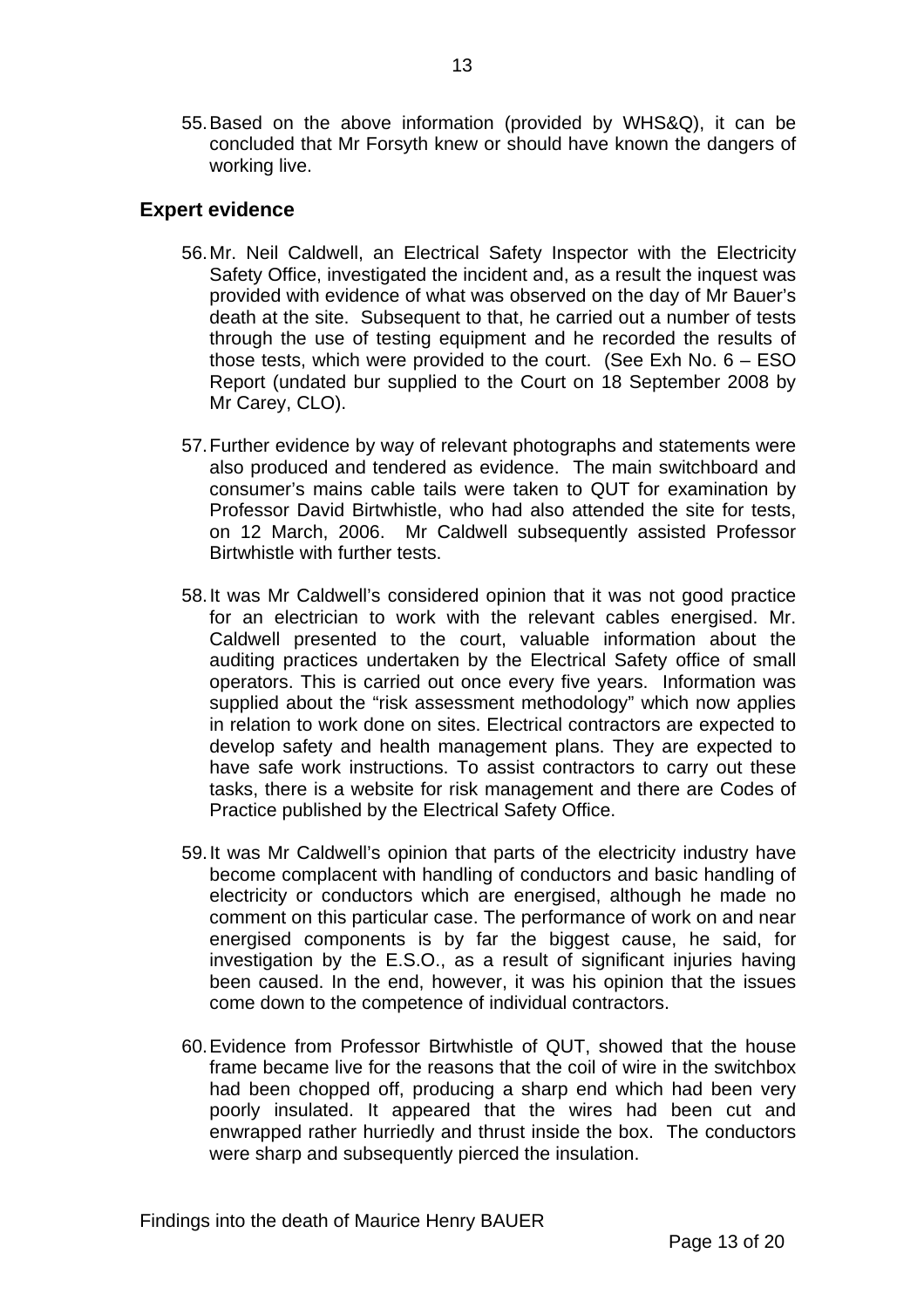61. Based on the evidence of Professor Birtwhistle of QUT, the deceased received an electrical shock of 200 volts at 12.5 amps The safe working level in Australia is considered to be 50 volts. Professor Bertwhistle's investigation showed that the current that would have been available either through the metal beam or the metal straps would have been the same and would have been sufficient to deliver a lethal electrical shock.

## **The Autopsy**

62. On 13 June 2006, **B.B. Ong, Consultant Pathologist**, performed an external and full internal autopsy examination, took toxicology and histology samples and reviewed the deceased's medical records from his General Practitioner, Dr. Ian MacDonald. The deceased's injuries included the following:

*All the injuries are limited to the face.* 

- (i) Somewhat irregular abrasions on the right side of nose occupying an area measuring 3 x 4cm.
- (ii) a red bruise, 4cm x 3.5cm on the outer left forehead, involving the outer aspect of the left eyebrow.
- (iii) A red bruise, 3cm x 1.5cm on the upper left check (prominence of the cheek).
- (iv) An abrasion, 4cm x 1.5cm on the lower left cheek.
- 63. No other injuries were present. A careful examination of the face, head, torso and upper limbs including the hands and back of body did not elicit any obvious presence of electrocution mark. No similar mark was present on the feet.
- 64. The pathologist found that the Cause of Death was consistent with electrocution. In this regard, I am not deterred by the description "Consistent with electrocution". Dr Ong's evidence was that, because he could not find an "entry and exit" mark on the body of Mr Bauer, which is the usual case with electrocution cases, he was not prepared to merely say "electrocution". It appears that it is a point of contention among forensic pathologists as to whether a death is described as having been caused by electrocution or "consistent with electrocution". However, in this case, there is no other reasonable explanation for Mr Bauer's death, as he was found in the autopsy to be suffering from no life-threatening illnesses at the time the electrical current passed through his body.

## **Findings required by s45**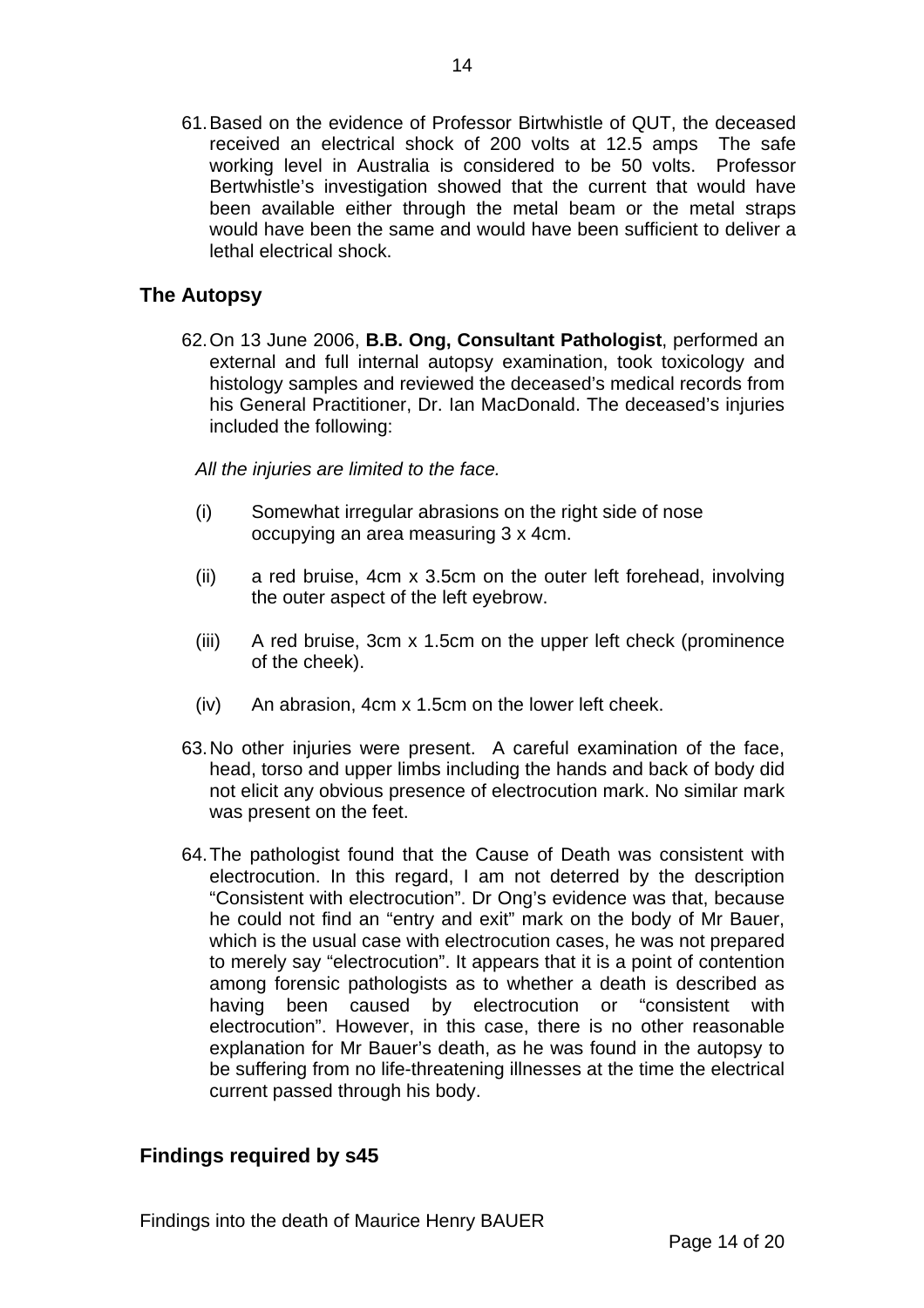- 65. I am required to find, as far as is possible, who the deceased was, when and where he died, what caused the death and how he came by his death. I have already dealt with the last of these issues, being the circumstances of death. As a result of considering all of the material contained in the exhibits and the evidence given by the witnesses I am able to make the following findings in relation to the other aspects of the death.
	- a. The identity of the deceased was Maurice Henry BAUER.
	- b. The place of death was 545 Maleny Kenilworth Road, Maleny.
	- c. The date of death was 1 March 2006.
	- d. The formal cause of death was electrocution.

### **Concerns, Comments and Recommendations**

- 66. Section 46 of the Act provides that a coroner may comment on anything connected with a death that relates to public health or safety, the administration of justice or ways to prevent deaths from happening in similar circumstances in the future. The coroner must give a written copy of the comments to –
	- (a) a family member of the deceased person who has indicated he/she will accept the document for the deceased person's family; and
	- (b) any person who, as a person with a sufficient interest in the inquest, appeared at the inquest; and
	- (c) if the coroner is not the State Coroner the State Coroner; and
	- (d) if a government entity deals with the matters to which the comment relates –
		- (i) the Minister administering the entity; and
		- (ii) the chief executive officer of the entity.
- 67. In the following paragraphs, I make certain comments and recommendations, in the hope that deaths in similar circumstances will be prevented.

#### **Quality of the Investigation into the death of Mr Bauer by the Electrical Safety Office (ESO) and the Queensland Police Force (QPS):**

68. Most deaths which are considered to be surrounded by suspicious circumstances are usually investigated by the QPS. In the case of workplace deaths, the QPS usually defer to investigations by such bodies as the Workplace Health & Safety Division of the Department of Industrial Relations (DIR) (see Memorandum of Understanding – Exh. 54). In this case the appropriate investigative body was the Electricity Safety Office, as in this case. The original QPS Report to this Coroner, included reports from the ESO, which body obtained a report from Professor Bertwhistle.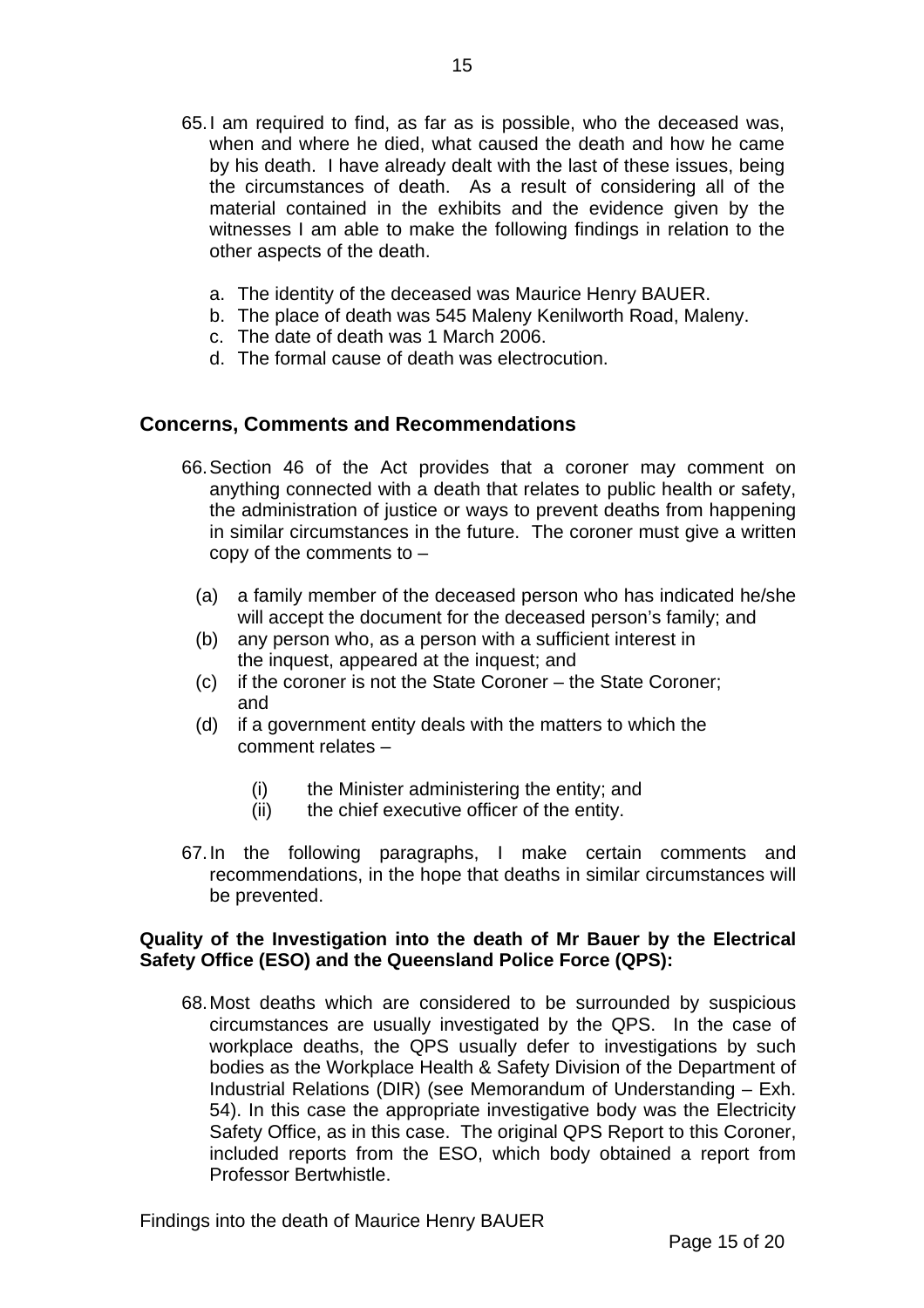- 69. All of these reports were provided to the court. These reports and the assistance provided to this Inquest by the Division of Workplace Health and Safety were thorough and professional.
- 70. However, processes could be improved, on the admission of Mr Carey, who appeared for the Department of Industrial Relations in this matter. To that end, a template for Coroners' reports is being reviewed and an undertaking given to the State Coroner that he will be consulted in relation to the template and, indeed, the investigative method to be established.
- 71. The current procedures for investigations, forming part of the submission by DIR (Exh. No. 54) set out in detail the role of the Coronial Liaison Officer and the processes followed in an investigation into a death in a workplace in considerable detail and shows constant efforts to improve the standard of investigations.

#### **Post-incident – requirement for publication of a Safety Alert, indicating the nature of the problem and providing people with a warning:**

- 72. When an event such as has occurred in this case, the seriousness of the situation suggests that safety information be communicated to the relevant sections of the industry as soon as possible. A Safety Alert is "an approved document prepared by WHSQ officers to advise inspectors, workplaces and industry within ten days about the risks associated with a particular hazard that has come to the attention of WHSQ. The need for a Safety Alert may arise:
	- where the risk arising from a workplace hazard has the potential to cause a serious incident at a workplace, or
	- as a result of a serious incident occurring at a workplace.
- 73. Processes for the development of a Safety Alert are outlined in section "N" of DIR's submission (Exh. No. 54). The process involves a written Request from the person requesting the preparation of a safety alert to the relevant Regional Manager (RM) to the Director, RSB for development approval. The proponent has to consider "the likelihood of the same or similar serious incident or risk re-occurring or whether this was a one-off occurrence".
- 74. Safety Alerts are "owned" by the Director, Regional Services Branch (RSB). Some Safety Alerts have an expiry date, while others are reviewed by the Director, RSB, on an annual basis. In this case, Mr Bauer died on 1 March 2006. The report prepared by Associate Professor Bertwhistle was not completed until 6 August 2006.
- 75. Even though this date was considerably beyond the preferred 10 day recommended period for the issue of a "Safety Alert", in fact it was some five months later; no safety alert was then issued. Surely if the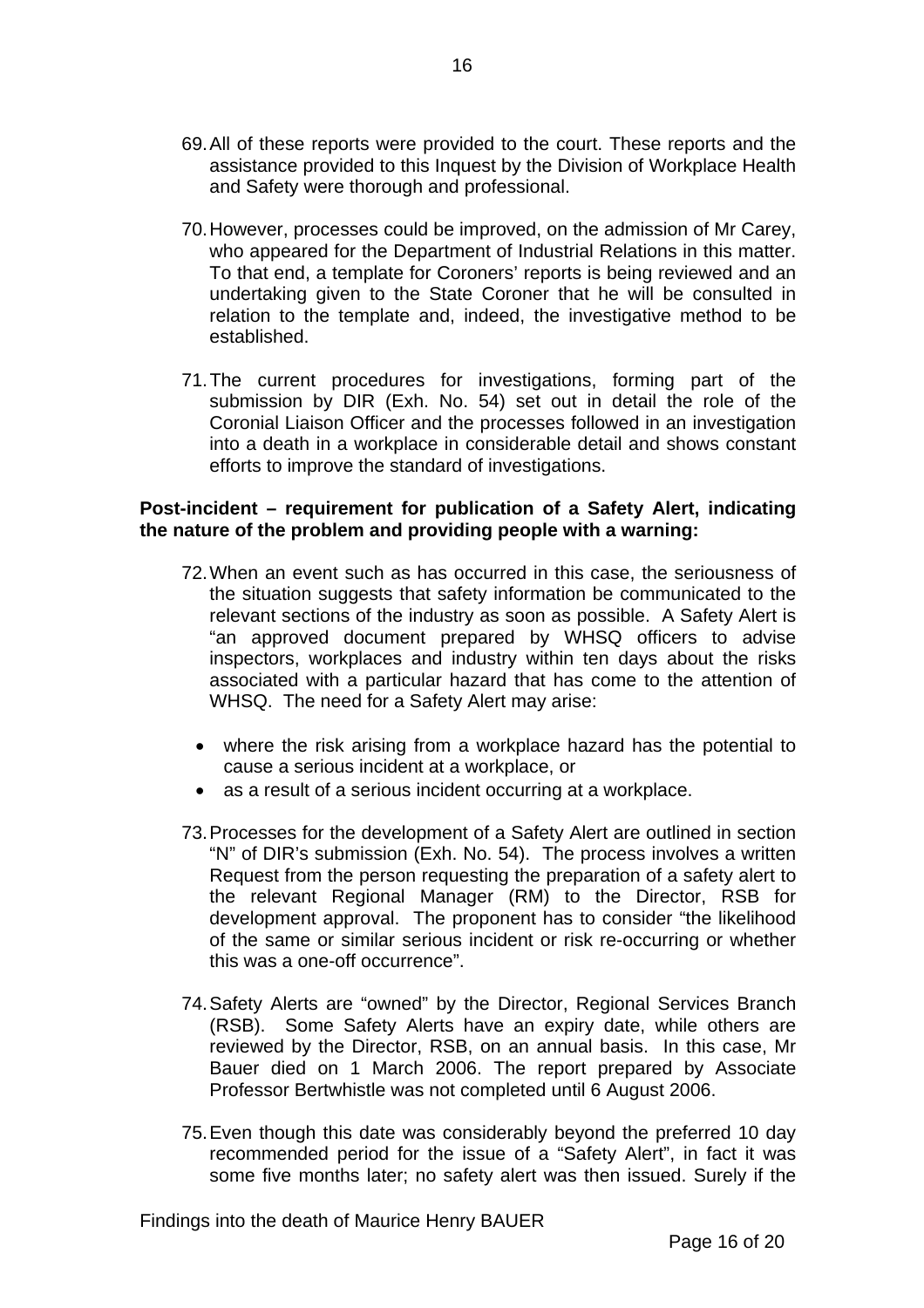evidence suggests that the message of not working live is not getting through to the industry, an opportunity such as was offered by the unfortunate death of Mr Bauer, to publicise and warn against the hazard of working live, should surely not have been wasted? The fact that a matter is covered by a statutory scheme (the Act and Regulations) does not impact on the question of whether or not safety alerts or other public information should be given.

76. **It is my recommendation** that Safety Alerts should be issued as soon as possible after a death or a serious incident has occurred at a workplace. In relation to a risk arising from a workplace hazard, regardless of any detailed investigations being carried out, to best warn or remind those working in the industry as to those hazards.

#### **Training Issues:**

- 77. In his report into the death of Mr Bauer, Professor Birtwhistle says (at Page 10 in his Conclusions) that –
	- "6.6 A poor knowledge of and training in taping of conductors which appears to be widespread in the electrical community, may have contributed to the failure".

In his site inspection on 13 March, the Professor had observed that several taped joints appeared to be of very low quality. When tapes were unwound from the joint damage to the tape, sharp edges on the conductors were starting to penetrate the soft tape. (P. 9 of report).

- 78. Reference to the Wiring Rules (Rule 3) provided, the Professor suggested, no guidance regarding what constituted an effective taped joint. Indeed, Rule 3 provides only very general guidance to the effect that joints in cables must be insulated to provide a "degree of insulation not inferior to that of the conductors".
- 79. The Professor went on to say that "no tests for such a repair are suggested in the Wiring Rules" and that he could find "no industry approved procedures for taping."

#### **Use of insulation tape certified to standards:**

**80.** There is no requirement presently in the Wiring Rules that manufacturers packages for electrical tapes should indicate the number of the appropriate Australian Standard being present on packages for electrical tapes. The Professor found no evidence that tradesmen use only tapes certified to standards and this would appear to be poor practice. It may arise from an influx onto the market of cheaper tapes. However, steps should be taken to institute or reinstitute such a requirement in the Wiring Rules and **I so recommend.**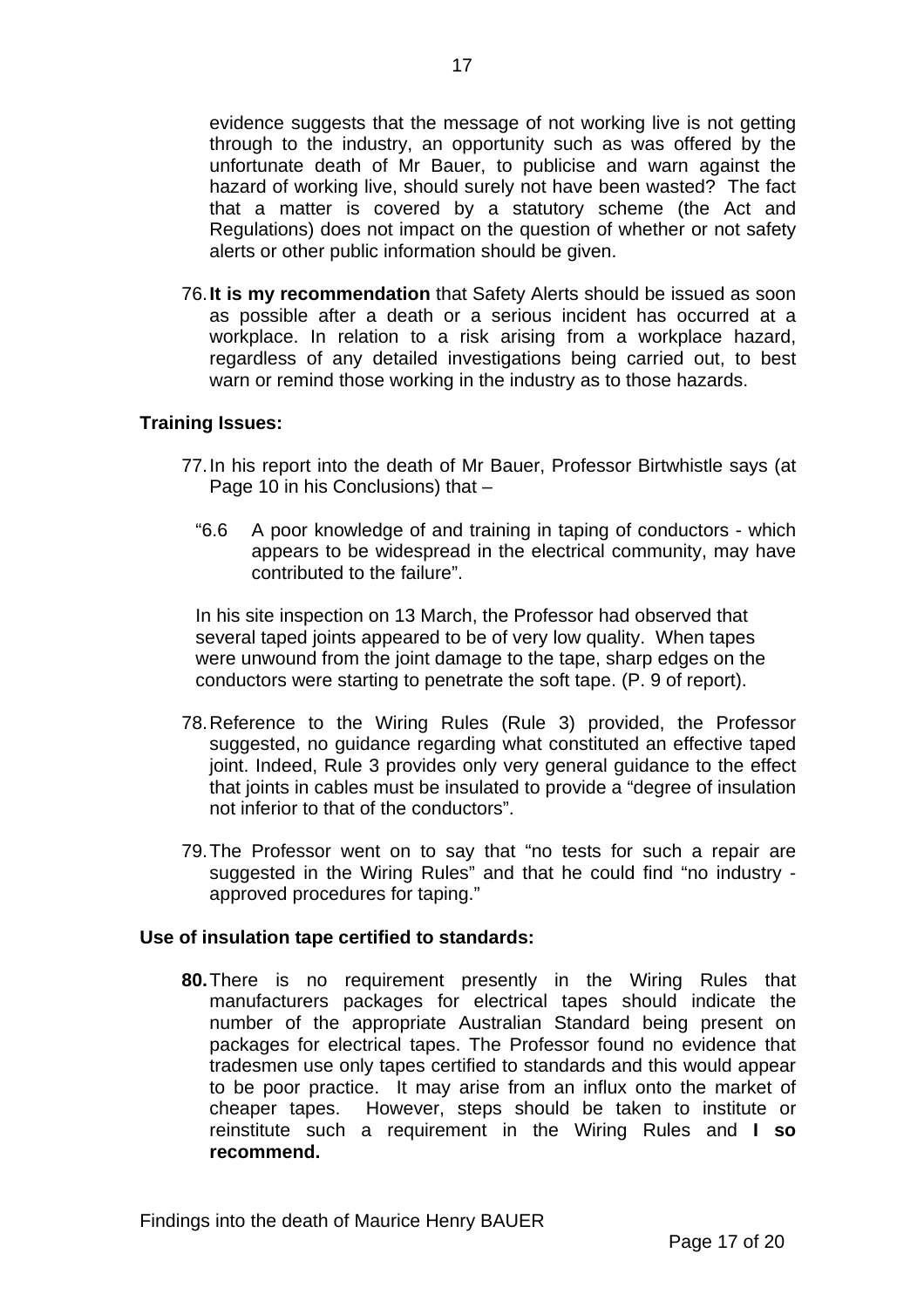81. A copy of these comments will be provided to –

Ms Carol Raven (sister of the deceased); Mr. Martin Carey, Coronial Liaison Officer, Department of Employment & Industrial Relations for transmission to the Director-General of that Department; the State Coroner;

The Minister for Employment & Industrial Relations.

## **S.48 – Reporting offences or misconduct**

82. This section of the *Coroners Act 2003* (ss.2) states that:

 "If, from information obtained while investigating a death, a coroner reasonably suspects a person has committed an offence, the coroner must give the information to  $-$ 

- (a) for an indictable offence the director of public prosecutions; or
- (b) for any other offence the chief executive of the department in which the legislation creating the offence is administered."
- 83. If, as the result of my investigation, I suspect than an offence has been committed by Mr Forsyth I must give the information, that is, my findings in this Inquest and any evidence adduced as part of that investigation to the Director of Public Prosecutions, so that Officer may consider whether or not charges should be laid against Mr Forsyth. I need not specify what charge should be laid but merely that I "reasonably suspect an offence has been committed".
- 84. In doing so, I need not satisfy myself that "a jury, properly instructed, could find the then defendant guilty of the offence" (the test in committal proceedings); that would be a matter for the Director of Public Prosecutions to consider, when deciding whether or not to proceed with any charge/s.
- 85. I suspect that an indictable offence has been committed by Mr Forsyth in this matter. Although many things conspired to cause Mr Bauer to be electrocuted on that day  $-$  the weather which meant that there were difficulties in Mr Forsyth and Mr Blackmore completing the task of relocating the switchboard box; the difficulties they had in doing the job, due to the lay of the ground, the ineffectiveness of the particular insulation tape being used to tie off the ends of the wires, the dominant issue in this matter, is that Mr Forsyth, chose to go ahead with the work, even though he had not disconnected the mains electrical supply from the electrical pole at the entrance to the premises. This meant that the work was begun "live", with no warning to the workers involved and that this fact – the working "live" – led to Mr Bauer's death.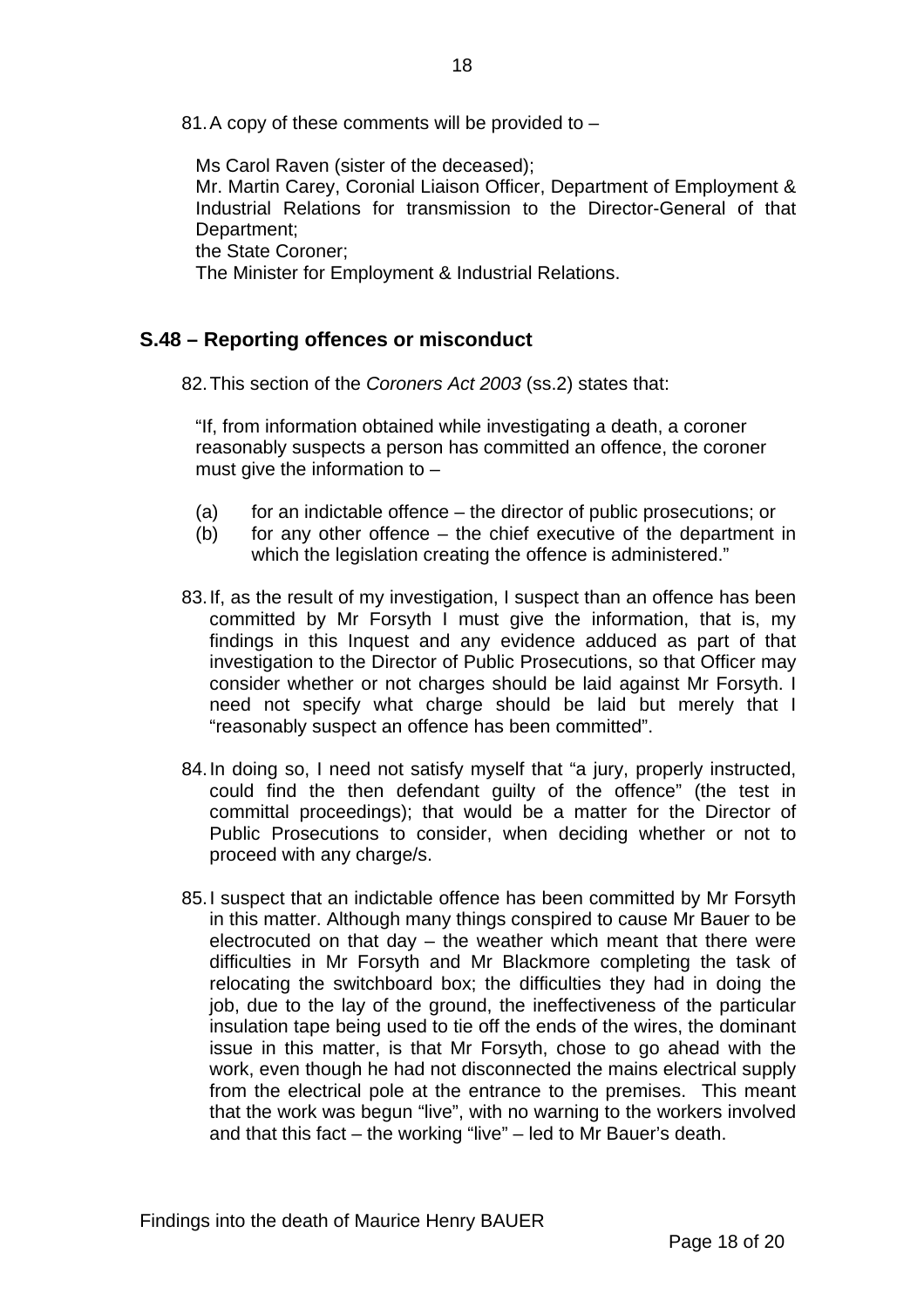- 86. There is no question that Mr Forsyth deeply regretted his actions. The extent of his moral guilt and great remorse and grief was palpable at the inquest into Mr Bauer's death and he made a public apology to the family member of Mr Bauer which touched their hearts. As part of the purpose of inquests, is to offer some "closure" to the family of deceased persons, this was important.
- 87. However, the job of a coroner is to comply with the requirements of the *Coroners Act 2003* and if a coroner reasonably suspects a person has committed an offence, whether or not family members would even require such action, the coroner must give the information to the DPP as referred to in S. 48 of the Act and as alluded to above.
- 88. In all the circumstances, I will be forwarding to the office of the Director of Public Prosecutions, all of the information obtained in the investigation of this matter, based on my reasonable suspicion that an indictable offence has been committed by Mr Forsyth, i.e. the offence of manslaughter. This is based on the derivative cause of the events which led to the death of Mr Bauer, that is that the power supply from the Energex pole was not disconnected before the work on the relocation of the switchbox was begun.
- 89. This failure to properly isolate the power supply from the house, combined with the sub-standard taping of the wires which were placed into the box, causing an arcing which set off an electrical current to move through the house – caused the death of Maurice Bauer. These facts, found by me on the balance of probabilities, forms the basis for my reasonable suspicion that the offence of manslaughter was committed.

#### **S. 48, ss4 also states that:**

- 90. "A coroner may give information about a person's conduct in a profession or trade, obtained while investigating a death, to a disciplinary body for the person's profession or trade, if the coroner reasonably believes the information might cause the body to inquire into, or take steps in relation to, the conduct."
- 91. A "disciplinary body" is defined in the Act as one that:
	- (a) licenses, registers or otherwise approves the carrying on of the profession or trade; or
	- (b) can sanction, or recommend sanctions for, the person's conduct in the profession or trade.
- 92. I have been informed that the Electrical Licensing Committee is already seized of this matter but has not concluded its investigations as it is awaiting the outcome of this inquest. I will be forwarding all information obtained by me in relation to this inquest to that Committee, for the purposes of its inquiry into the conduct of Mr